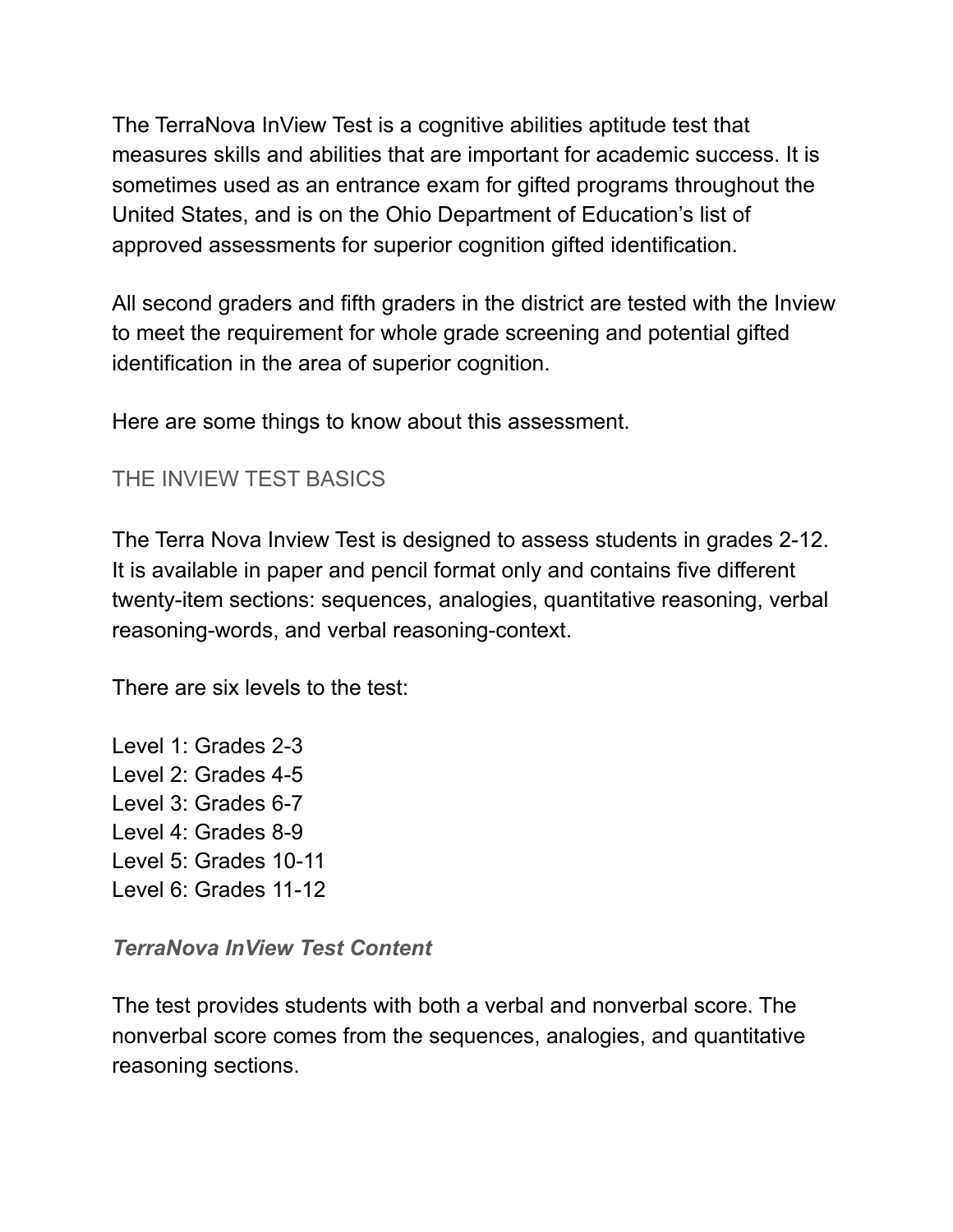**Sequences**: Students view a sequence, typically involving shapes and figures, and must select the object that logically completes the sequence. They are provided with four possible choices.

**Analogies**: Your child will be provided with three images. The first pair of images will have a specific relationship. Your child will have to determine the relationship between the first pair and then choose the image that has the same relationship with the third image.

There will be four images to choose from.

For example, a picture of an egg may appear next to a picture of an egg carton. The third image may be a crayon, and from the answer choices your child will need to select the crayon box.

Which picture goes best in the empty box with the question mark?



**Quantitative Reasoning**: For these questions, your child will need to understand basic numerical concepts like "more," "less," "most," and "least." She will then need to be able to apply this understanding to images and figures. For example, she may be asked to determine which of four grids has the most black area shaded.

The verbal score is comprised of the verbal reasoning-words and verbal reasoning-context sections.

**Verbal Reasoning**-Words: This question type measures the ability to understand relationships between words.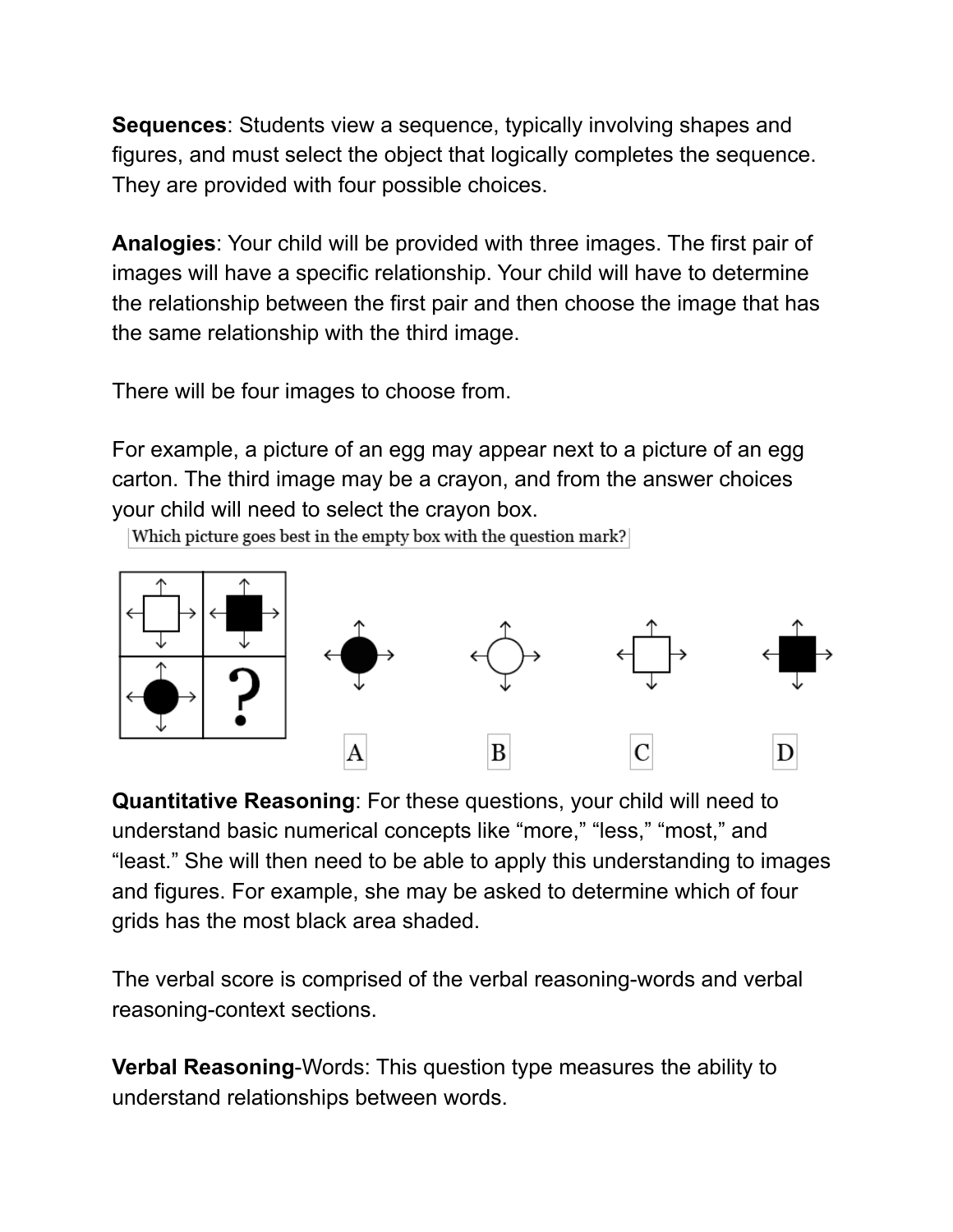For example, your child may be given a list of words like the following: "Cool, cold, freezing," followed by, "Warm, **\_\_\_**, boiling." Four choices would then be provided to fill in the blank, with the correct choice being "hot."

**Verbal Reasoning**-Context: These questions involve the ability to make logical inferences based on provided information.

For example, your child may be given two statements such as, "Alice likes all of her teachers. Mrs. Lee is Alice's teacher." Based on these statements, your child would need to choose the most logical conclusion from a list of four choices. In this case, the correct answer would be, "Alice likes Mrs. Lee."

#### TERRANOVA INVIEW TEST SCORES



# What does this mean?

The InView portion of the test provides data based on the chronological age of the student. There are five tests: Sequences, Analogies, Quantitative Reasoning, Verbal Reasoning-Words, Verbal Reasoning - Context. Sequences, Analogies, and Quantitative Reasoning are combined to yield a Total Non-Verbal Score. Verbal Reasoning-Words and Verbal Reasoning - Content are combined to yield a Total Verbal Score. All five tests are combined to create a Total Score.

Scale Score: 0-999 (even intervals) Stanine Scale : 1-9 (even intervals) Percentile: 0-99 (not even intervals)

After your child takes the TerraNova InView test, you will receive a score report with their NPA (percentile by age) and NPG (percentile by grade), both overall and for each individual section. Percentiles range from 1-99 and represent your child's performance compared to a national sample of children in the same grade and of the same age. For example, if your child